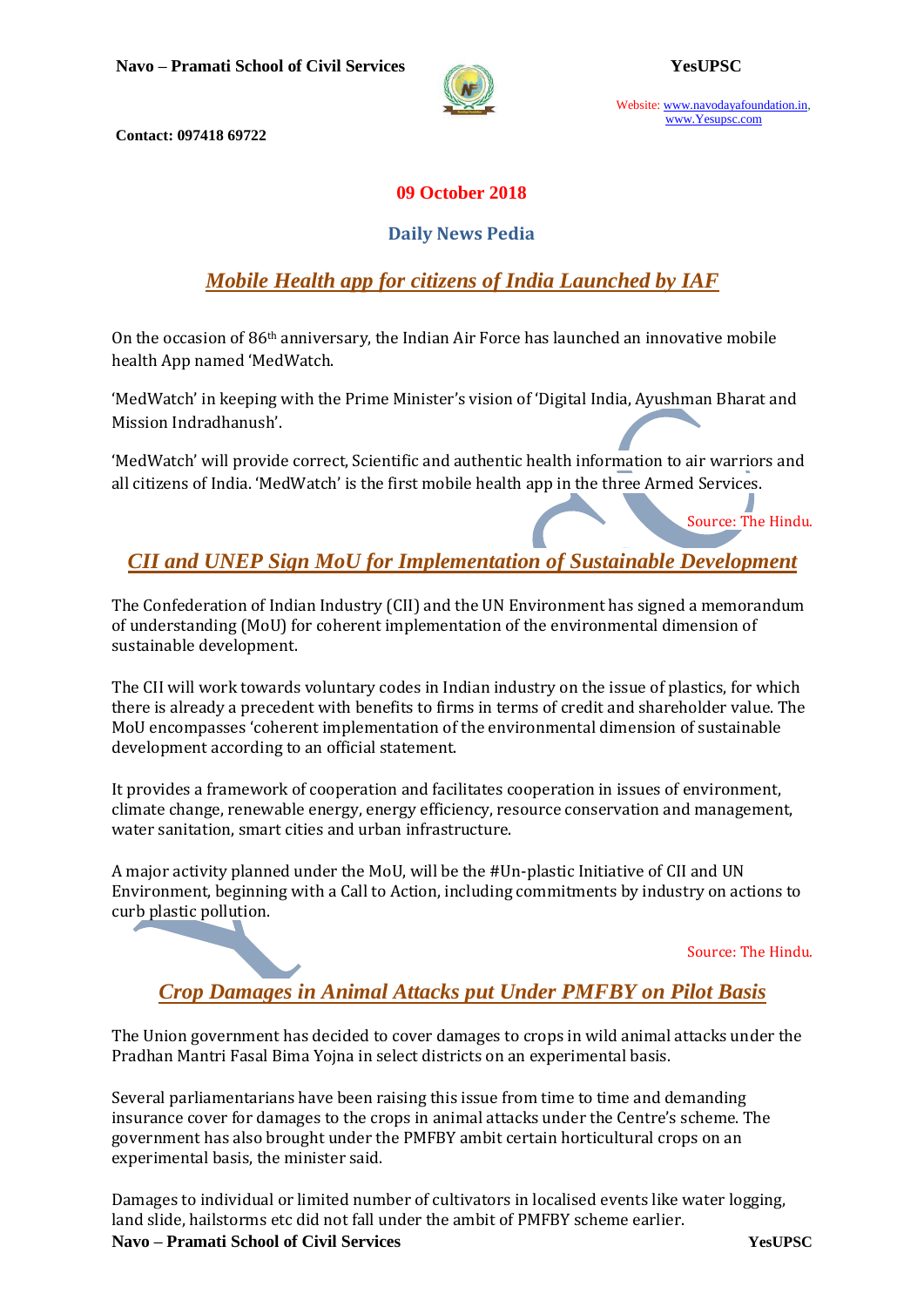However they too are being covered now under new provisions. Now damages to the individual fields due to incidents of local disasters like cloud bursts and fire too are being taken up now for insurance claims.

Source: The Hindu.

### *Make II Scheme*

Department of Defence production under Ministry of Defence has recently cleared 31 projects and has given them in-principle approval under the Make-II scheme.

Make II Scheme corresponds to Make in India initiative in Defence production.

The provision of 'Make' category in Defence procurement Procedure is a pillar for realising the vision behind Make in India. Make Scheme fosters indigenous capabilities through design & development of required defence equipment/product/upgrades by both public and private sector industry in a faster time frame.

*Make I scheme is Government-funded and the projects under 'Make-I' sub-category will involve Government funding of 90%.*

*Make II scheme is Industry-funded and the projects involve development of products/equipment for which no government funding will be provided for development purposes.*

Source: The Hindu.

*Singphan Wildlife Sanctuary*

*Singphan wildlife sanctuary has been declared as an Elephant reserve by the Government of Nagaland.*

With the approval of Government of India, it becomes the 30th Elephant reserve in the country. The reserve lies in the North-western part of the State of Nagaland.

The declaration will boost the elephant conservation in the country especially north eastern region.



Source: The Hindu.

*Nirman Kusuma programme*

Odisha government has launched the *Nirman Kusuma' programme* to help the children of construction workers get trained in Industrial Training Institutes and polytechnics.

Under the scheme, the children of construction workers would get financial assistance for their education in Industrial Training Institutes (ITIs) and polytechnics.

While an ITI student will be entitled to get financial assistance of Rs. 23,600, a diploma student to get Rs. 26,300 per annum.

Source: The Hindu.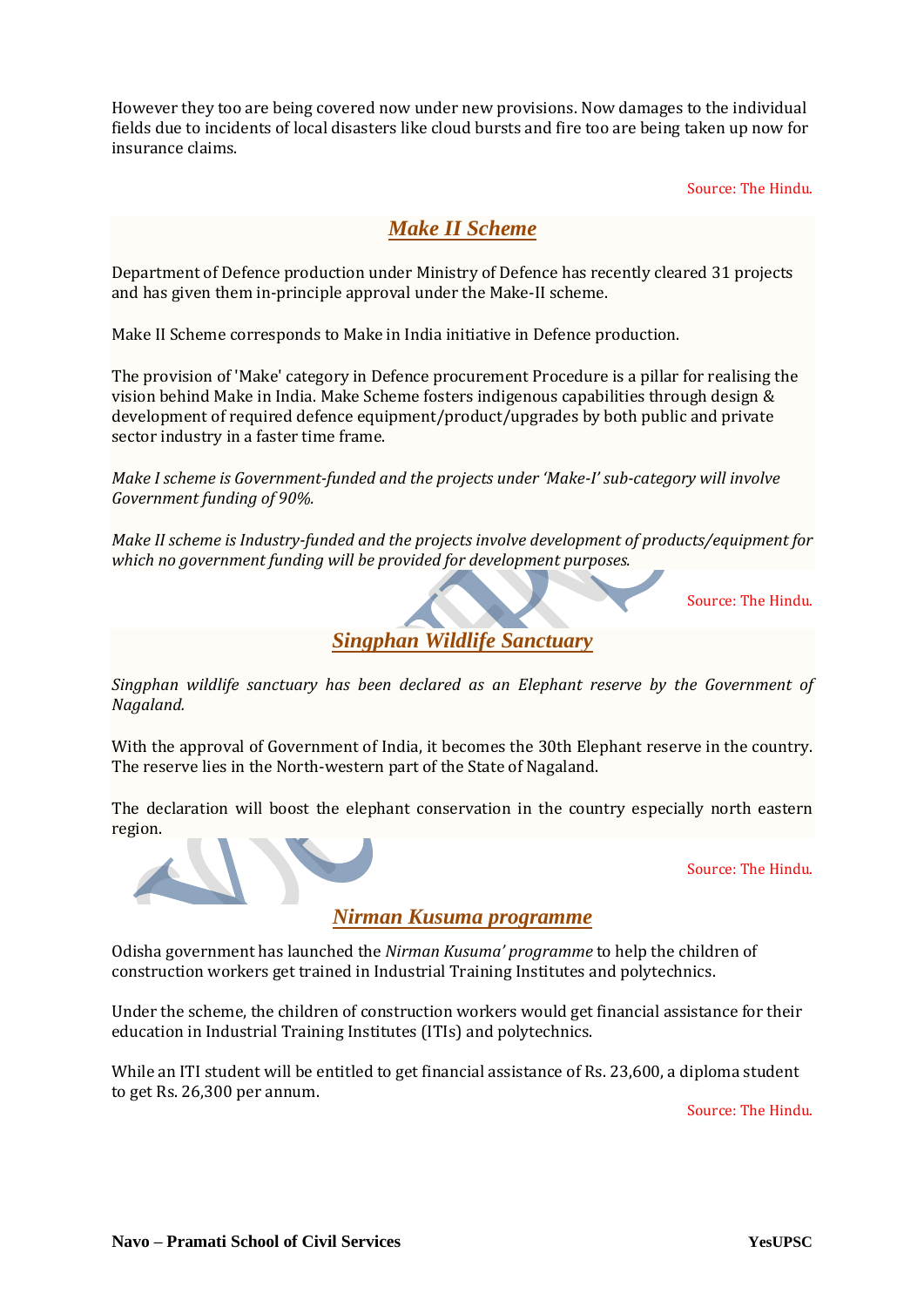## *Editorial*

To Read

#### **India's S-400 balancing act**

While the India-Russia relationship is no longer what it was, the current transnationalism suits both countries for now

Russian President Vladimir Putin's visit to India last week saw the long-overdue materialization of the S-400 deal. Despite the threat of sanctions by the US under the Countering America's Adversaries Through Sanctions Act (CAATSA), India is likely to get a waiver. This signifies how strategically important India is, for both Russia and the US.

The deal is being projected in some quarters as India daring the US and displaying strategic autonomy. It even betrays a touch of the Cold War-style non-aligned movement (NAM) mindset. However, a country that imports the majority of its critical weapons is restricted in its strategic autonomy. India needs the S-400 to plug the gaps in its air defence, especially against China. The fact is, India had been pursuing this deal since 2015, well before Donald Trump became the US president and CAATSA was legislated. India has spent a lot of political capital to get a waiver. It was one of the main talking points during the 2+2 dialogue between India and the US. Both Secretary of State Mike Pompeo and Secretary of Defence James Mattis have supported waivers for India for its weapon deals with Russia.

While India enjoys bipartisan support in the US, the anger at Russia over its meddling in the US elections along with the domestic political partisanship could make it tricky for India.

Russia comes out as the clear winner in this deal. It has managed to secure one of the biggest arms deals in recent times. It is apparent that Russia commands a massive lead over its competitors in the Indian defence sector, and is a crucial supplier of advanced weapons for India.

If Trump is not able to give a waiver and India is sanctioned, it will only shift the geopolitical scales in favour of Russia. Despite India and Russia sharing a strong defence relationship, the ties between the two countries have been drifting as India slowly started becoming an important partner to the US. Sanctions could cool relations.

Russia is opposed to India's policy in the Indo-Pacific. It does not want India to be a counterbalance against China. Russia itself is dependent on China for arms and energy sales and investments, and disregards India's concerns about its northern neighbour. Prime Minister Narendra Modi had an informal summit with Putin in Sochi before he delivered a tempered speech at the Shangri-La Dialogue on India's policy in the Indo-Pacific. Although the 'Quad' grouping is focussed on China's expansionism, it is possible that Russia conveyed to India its sensitivities in joining a US-led security grouping in the Indo-Pacific.

The US recently sanctioned China for buying the S-400 and Su-35 fighter jets from Russia. A waiver for India for buying the same weapons system will send a positive message to India about the US recognising India's security needs. However, there are warnings on interoperability with US and other Western systems. India has had Russian air defence systems for decades, and they are integrated with other western systems like fighter jets and radars.

Some reports indicate that the US has precluded any potential F-35 stealth fighter jets sale to India. This is likely a coercion tactic to stop India from buying the S-400, and also to push US air